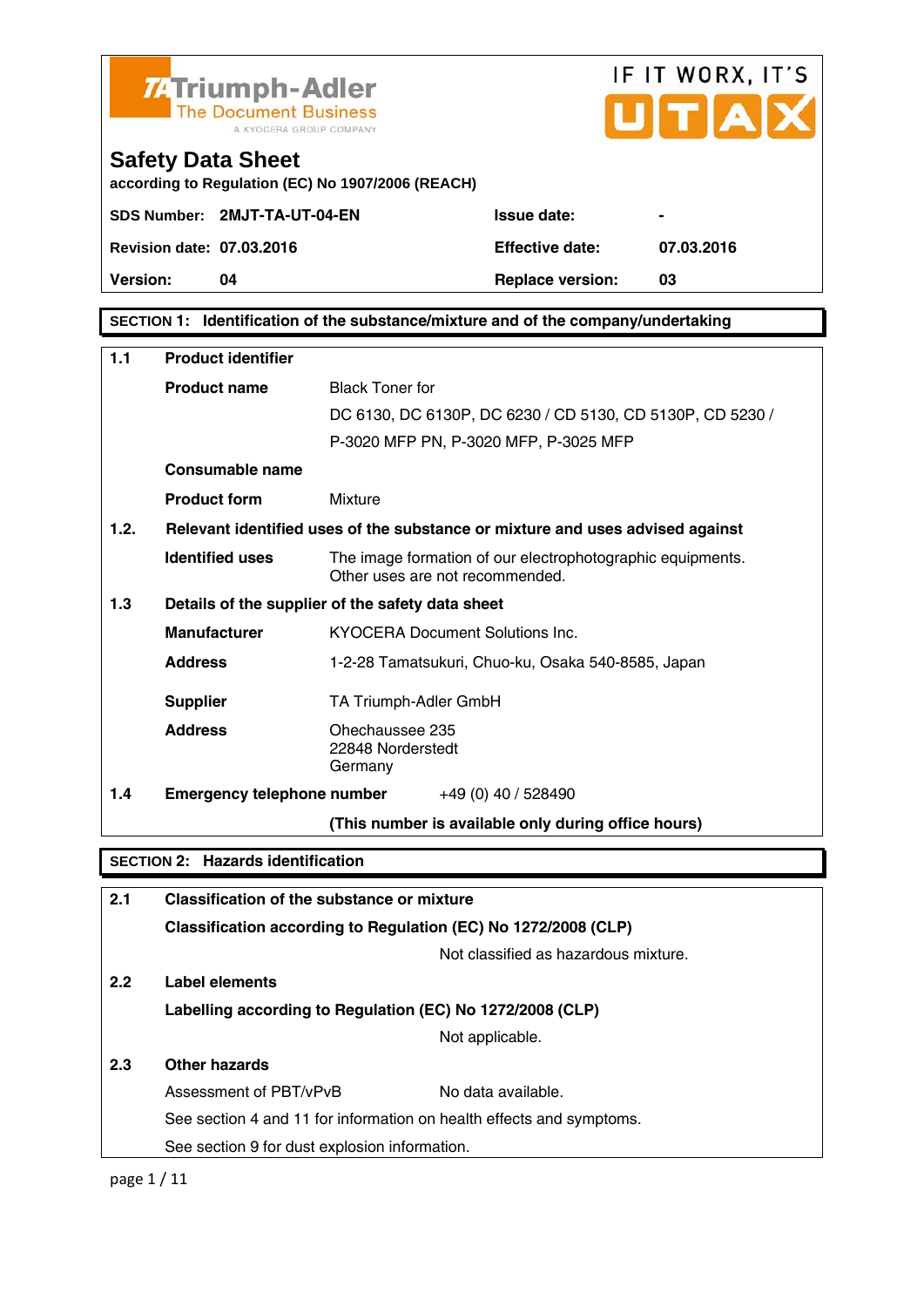|                                                                      | IF IT WORX, IT'S<br>7. Triumph-Adler<br>UITIA<br><b>The Document Business</b><br>A KYOCERA GROUP COMPANY                       |                                                                                                       |                              |                         |                                                                              |
|----------------------------------------------------------------------|--------------------------------------------------------------------------------------------------------------------------------|-------------------------------------------------------------------------------------------------------|------------------------------|-------------------------|------------------------------------------------------------------------------|
|                                                                      | <b>Safety Data Sheet</b>                                                                                                       | according to Regulation (EC) No 1907/2006 (REACH)                                                     |                              |                         |                                                                              |
|                                                                      | SDS Number: 2MJT-TA-UT-04-EN                                                                                                   |                                                                                                       | <b>Issue date:</b>           |                         |                                                                              |
|                                                                      | <b>Revision date: 07.03.2016</b>                                                                                               |                                                                                                       |                              | <b>Effective date:</b>  | 07.03.2016                                                                   |
| <b>Version:</b>                                                      | 04                                                                                                                             |                                                                                                       |                              | <b>Replace version:</b> | 03                                                                           |
|                                                                      |                                                                                                                                | <b>SECTION 3: Composition/information on ingredients</b>                                              |                              |                         |                                                                              |
| 3.1                                                                  | <b>Substances</b>                                                                                                              |                                                                                                       |                              |                         |                                                                              |
|                                                                      | This product is a mixture.                                                                                                     |                                                                                                       |                              |                         |                                                                              |
| 3.2                                                                  | <b>Mixtures</b>                                                                                                                |                                                                                                       |                              |                         |                                                                              |
|                                                                      | Chemical name                                                                                                                  |                                                                                                       | CAS-No                       | [Weight %]              |                                                                              |
|                                                                      |                                                                                                                                | Styrene acrylate copolymer (2 kinds)                                                                  | confidential                 | $50 - 60$               |                                                                              |
|                                                                      | Magnetite<br>Wax                                                                                                               |                                                                                                       | confidential<br>confidential | 40-50<br>$1 - 5$        |                                                                              |
|                                                                      | Titanium dioxide                                                                                                               |                                                                                                       | 13463-67-7                   | < 1                     |                                                                              |
|                                                                      | Information of Ingredients<br>(1) Substance which present a health or environmental hazard within the meaning of CLP:<br>None. |                                                                                                       |                              |                         |                                                                              |
|                                                                      |                                                                                                                                | (2) Substance which are assigned Community workplace exposure limits:                                 |                              |                         |                                                                              |
|                                                                      |                                                                                                                                | None.<br>(3) Substance which are PBT or vPvB in accordance with the criteria set out in Annex XIII of |                              |                         |                                                                              |
|                                                                      | REACH:                                                                                                                         | None.                                                                                                 |                              |                         |                                                                              |
|                                                                      | REACH (SVHC):                                                                                                                  | (4) Substance which are included in the list established in accordance with Article 59(1) of<br>None. |                              |                         |                                                                              |
| See section 16 for the full text of the H statements declared above. |                                                                                                                                |                                                                                                       |                              |                         |                                                                              |
| <b>SECTION 4: First aid measures</b>                                 |                                                                                                                                |                                                                                                       |                              |                         |                                                                              |
| 4.1                                                                  | Description of first aid measures                                                                                              |                                                                                                       |                              |                         |                                                                              |
|                                                                      |                                                                                                                                | General information: No data available.                                                               |                              |                         |                                                                              |
|                                                                      | Inhalation:                                                                                                                    | doctor in case of such symptoms as coughing.                                                          |                              |                         | Remove from exposure to fresh air and gargle with plenty of water. Consult a |

**Skin Contact:** Wash with soap and water.

 **Eye Contact:** Flush with water immediately and see a doctor if irritating.

 **Ingestion:** Rinse out the mouth. Drink one or two glasses of water to dilute. Seek medical treatment if necessary.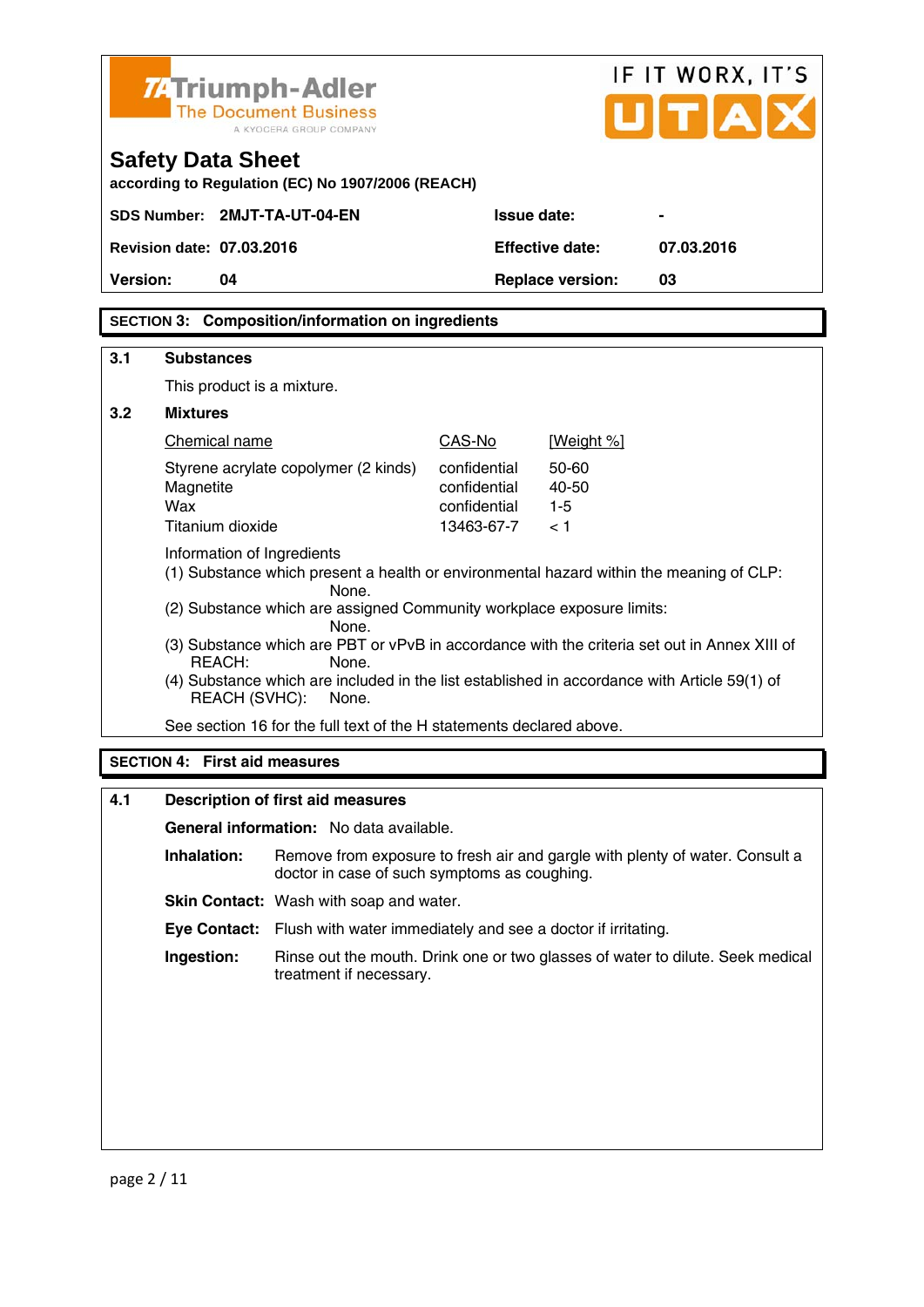

# IF IT WORX, IT'S UITIA

## **Safety Data Sheet**

**according to Regulation (EC) No 1907/2006 (REACH)** 

|                                  | SDS Number: 2MJT-TA-UT-04-EN | <b>Issue date:</b>      |            |
|----------------------------------|------------------------------|-------------------------|------------|
| <b>Revision date: 07.03.2016</b> |                              | <b>Effective date:</b>  | 07.03.2016 |
| <b>Version:</b>                  | 04                           | <b>Replace version:</b> | 03         |

#### **4.2 Most important symptoms and effects, both acute and delayed**

Potential health effects and symptoms

**Inhalation:** Prolonged inhalation of excessive dusts may cause lung damage. Use of this product as intended does not result in prolonged inhalation of excessive toner dusts.

**Skin Contact:** Unlikely to cause skin irritation.

**Eye Contact:** May cause transient eye irritation.

**Ingestion:** Use of this product as intended does not result in ingestion.

#### **4.3 Indication of any immediate medical attention and special treatment needed**

No additional information available.

**SECTION 5: Firefighting measures** 

#### **5.1 Extinguishing media**

#### **Suitable Extinguishing media**

Water spray, foam, powder, CO<sub>2</sub> or dry chemical

#### **Unsuitable Extinguishing media**

None specified.

#### **5.2 Special hazards arising from the substance or mixture**

Hazardous combustion products: Carbon dioxide, Carbon monoxide

#### **5.3 Advice for firefighters**

 Pay attention not to blow away dust. Drain water off around and decrease the atmosphere temperature to extinguish the fire.

#### **Protection equipment for firefighters**

None specified.

#### **SECTION 6: Accidental release measures**

#### **6.1 Personal precautions, protective equipment and emergency procedures**

 Avoid inhalation, ingestion, eye and skin contact in case of accidental release. Avoid formation of dust. Provide adequate ventilation.

#### **6.2 Environmental precautions**

Do not allow to enter into surface water or drains.

#### **6.3 Methods and material for containment and cleaning up**

page 3 / 11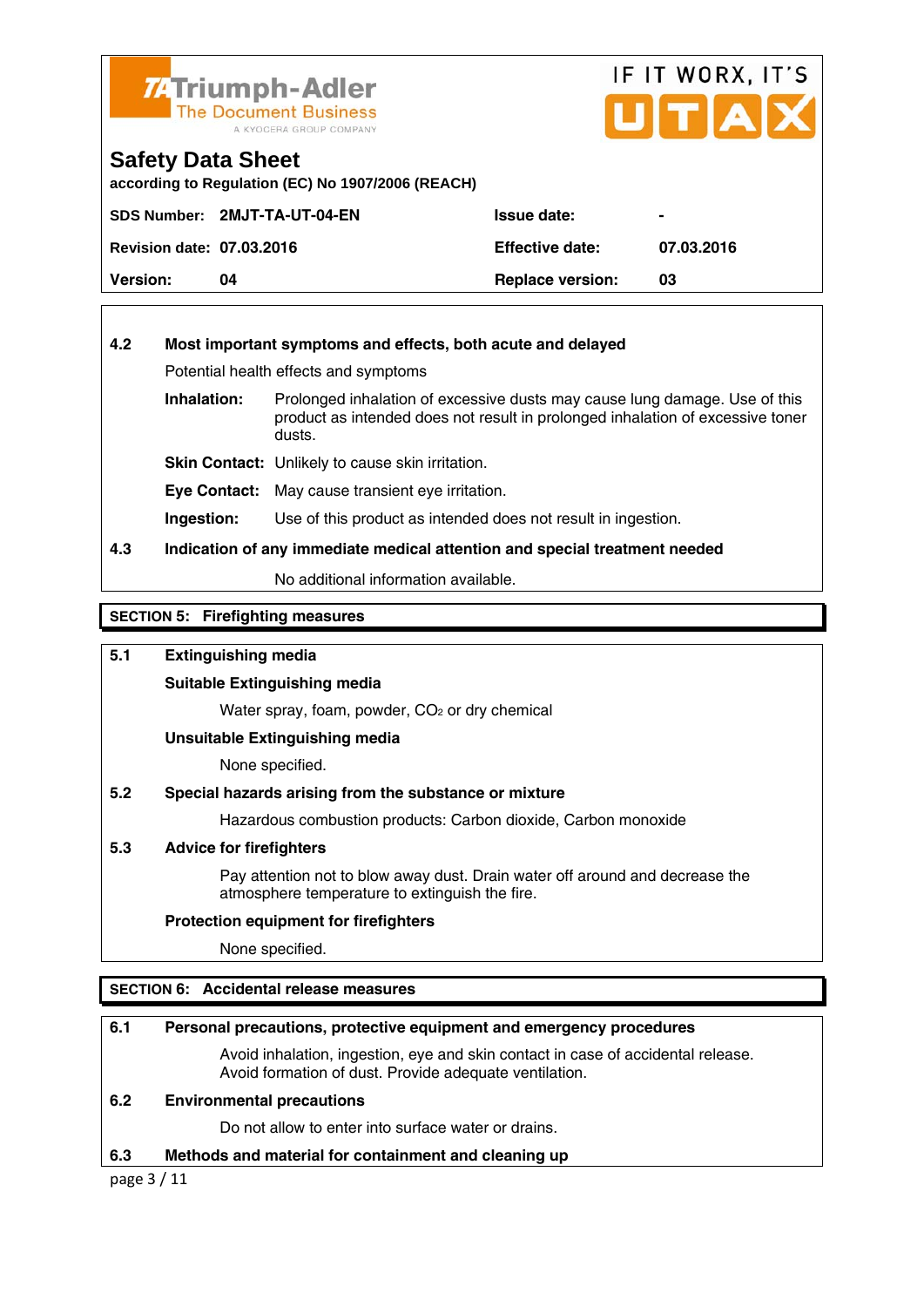



### **Safety Data Sheet**

**according to Regulation (EC) No 1907/2006 (REACH)** 

SDS Number: 2MJT-TA-UT-04-EN ISSue date:

**Revision date: 07.03.2016 Effective date: 07.03.2016** 

**Version:** 04 **Replace version:** 03

Gather the released powder not to blow away and wipe up with a wet cloth.

#### **6.4 Reference to other sections**

See section 13 for disposal information.

#### **SECTION 7: Handling and storage**

#### **7.1 Precautions for safe handling**

 Do not attempt to force open or destroy the toner container or unit. See installation guide of this product.

#### **7.2 Conditions for safe storage, including any incompatibilities**

Keep the toner container or unit tightly closed and store in a cool, dry and dark place. Keeping away from fire. Keep out of the reach of children.

#### **7.3 Specific end uses**

No additional information available.

#### **SECTION 8: Exposure controls/personal protection**

#### **8.1 Control parameters**

#### **US ACGIH Threshold Limit Values (TWA)**

Particles: 10mg/m<sup>3</sup> (Inhalable particles) 3mg/m<sup>3</sup> (Respirable particles) Titanium dioxide: 10mg/m³

#### **US OSHA PEL (TWA)**

Particles: 15mg/m<sup>3</sup> (Total dust) 5mg/m<sup>3</sup> (Respirable fraction) Titanium dioxide: 15mg/m³ (Total dust)

 **EU Occupational exposure limits: Directive (EC) 2000/39, (EC) 2006/15 und (EU) 2009/161** 

Not listed.

#### **8.2 Exposure controls**

#### **Appropriate engineering controls**

Special ventilator is not required under normal intended use. Use in a well ventilated area.

#### **Personal protective equipment**

 Respiratory protection, eye protection, hand protection, skin and body protection are not required under normal intended use.

#### **Environmental exposure controls**

No additional information available.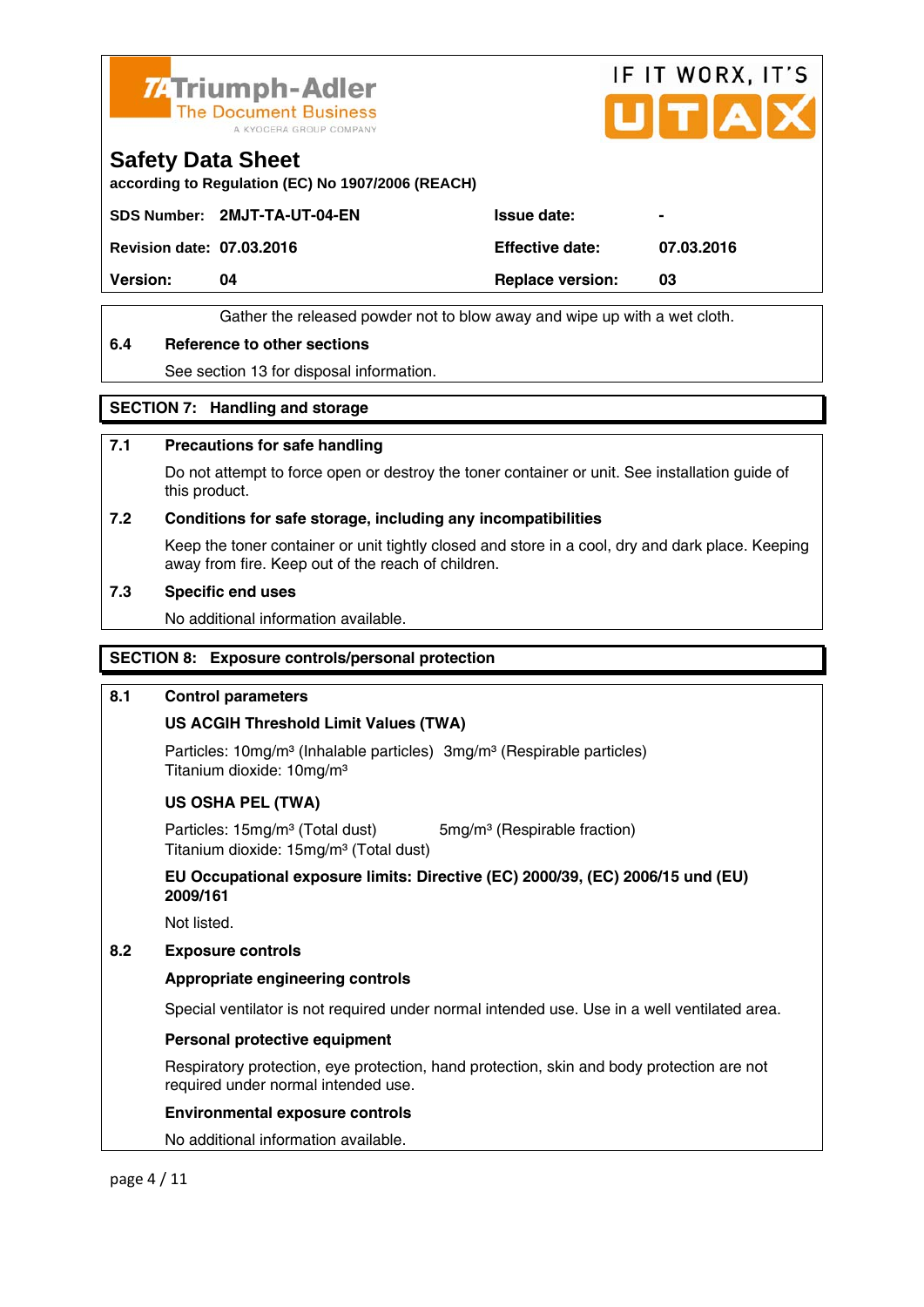

**SECTION 9: Physical and chemical properties** 

#### **9.1 Information on basic physical and chemical properties**

#### **Appearance**

| Physical state                         | Solid (fine powder)        |
|----------------------------------------|----------------------------|
| Color                                  | <b>Black</b>               |
| Odor                                   | Odorless                   |
| Odor threshold                         | No data available.         |
| рH                                     | No data available.         |
| Melting range [°C]                     | 140 (Toner)                |
| Initial boiling point [°C]             | No data available.         |
| Flash point [°C]                       | No data available.         |
| Evaporation rate                       | No data available.         |
| Flammability (solid, gas)              | No data available.         |
| Upper flammability or explosive limits | No data available.         |
| Lower flammability or explosive limits | No data available.         |
| Vapor pressure                         | No data available.         |
| Vapor density                          | No data available.         |
| Relative density [g/m <sup>3</sup> ]   | 1.5-2.0 (Toner)            |
| Solubility in water                    | Almost insoluble in water. |
| Partition coefficient: n-octanol/water | No data available.         |
| Auto-ignition temperature [°C]         | No data available.         |
| Decomposition temperature [°C]         | No data available.         |
| Viscosity                              | No data available.         |
| Explosive properties                   | No data available.         |
| Oxidizing properties                   | No data available.         |
|                                        |                            |

#### **9.2 Other information**

 Dust explosion is improbable under normal intended use. Experimental explosiveness of toner is classified into the same rank such kind of powder as flour, dry milk and resin powder according to the pressure rising speed.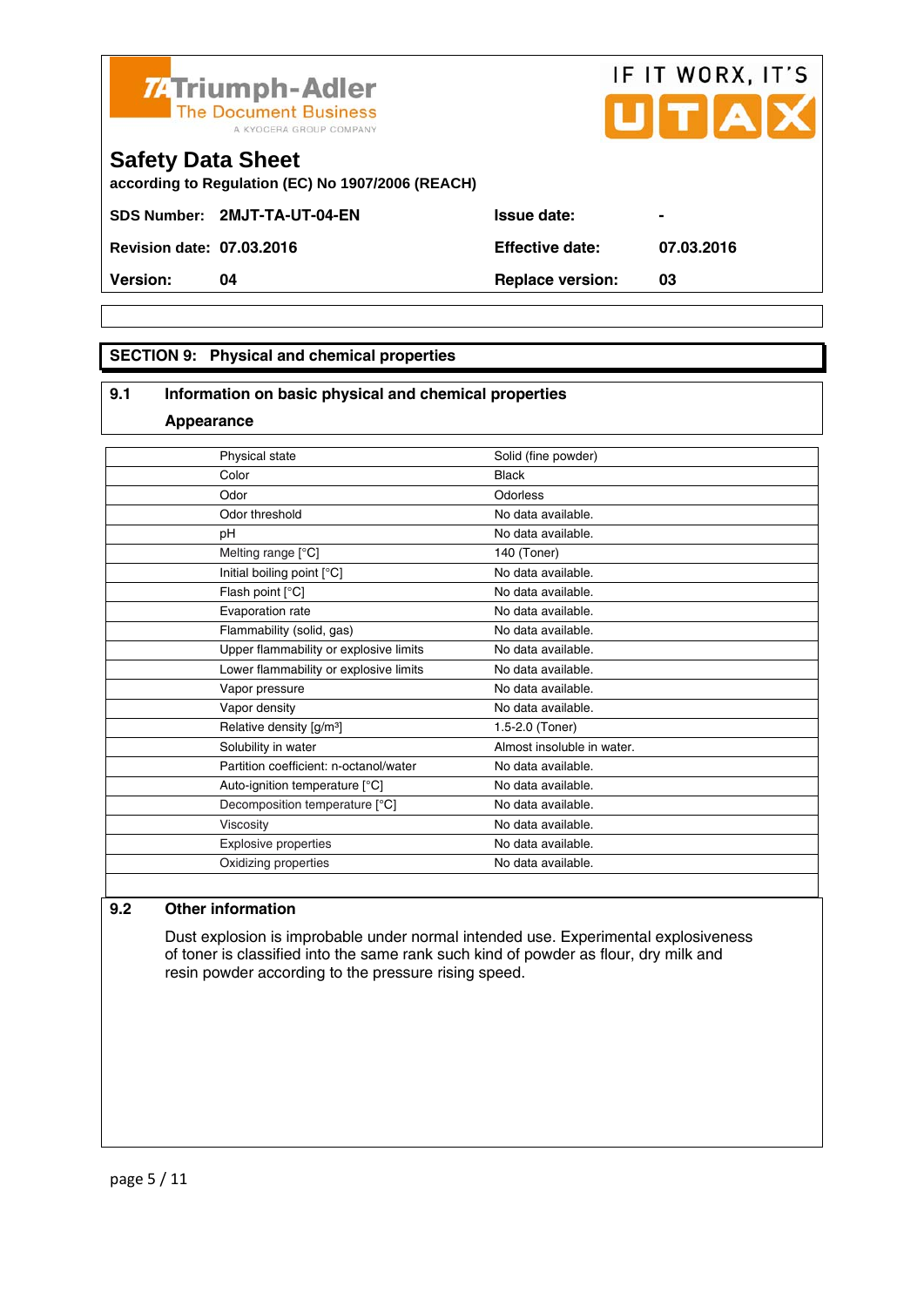

# IF IT WORX, IT'S

## **Safety Data Sheet**

**according to Regulation (EC) No 1907/2006 (REACH)** 

SDS Number: 2MJT-TA-UT-04-EN ISSue date:

**Revision date: 07.03.2016 Effective date: 07.03.2016** 

**Version: 04 Replace version: 03** 

#### **SECTION 10: Stability and reactivity**

#### **10.1 Reactivity**

No data available.

#### **10.2 Chemical stability**

This product is stable under normal conditions of use and storage.

#### **10.3 Possibility of hazardous reactions**

Hazardous reactions will not occur.

#### **10.4 Conditions to avoid**

None specified.

# **10.5 Incompatible materials**

None specified.

#### **10.6 Hazardous decomposition products**

Hazardous decomposition products are not to be produced.

#### **SECTION 11: Toxicological information**

#### **11.1 Information on toxicological effects**

Based on available data, the classification criteria listed below are not met.

| $Oral$ (LD <sub>50</sub> )  | >2500 mg/kg (rat)*              |
|-----------------------------|---------------------------------|
| Dermal (LD <sub>50</sub> )  | >2000 mg/kg (rat)*              |
| Inhalation $(LC_{50}(4hr))$ | $>5.13$ mg/l (rat) <sup>*</sup> |

#### **Skin corrosion/irritation**

**Acute skin irritation** Non-irritant. (rabbit)\*

 **Serious eye damage/irritation** 

**Acute eye irritation** Mild irritant. (rabbit)\*

#### **Respiratory or skin sensitization**

**Skin sensitization** Non-sensitizer. (mouse)\*

\*(based on test result of similar product) (Toner)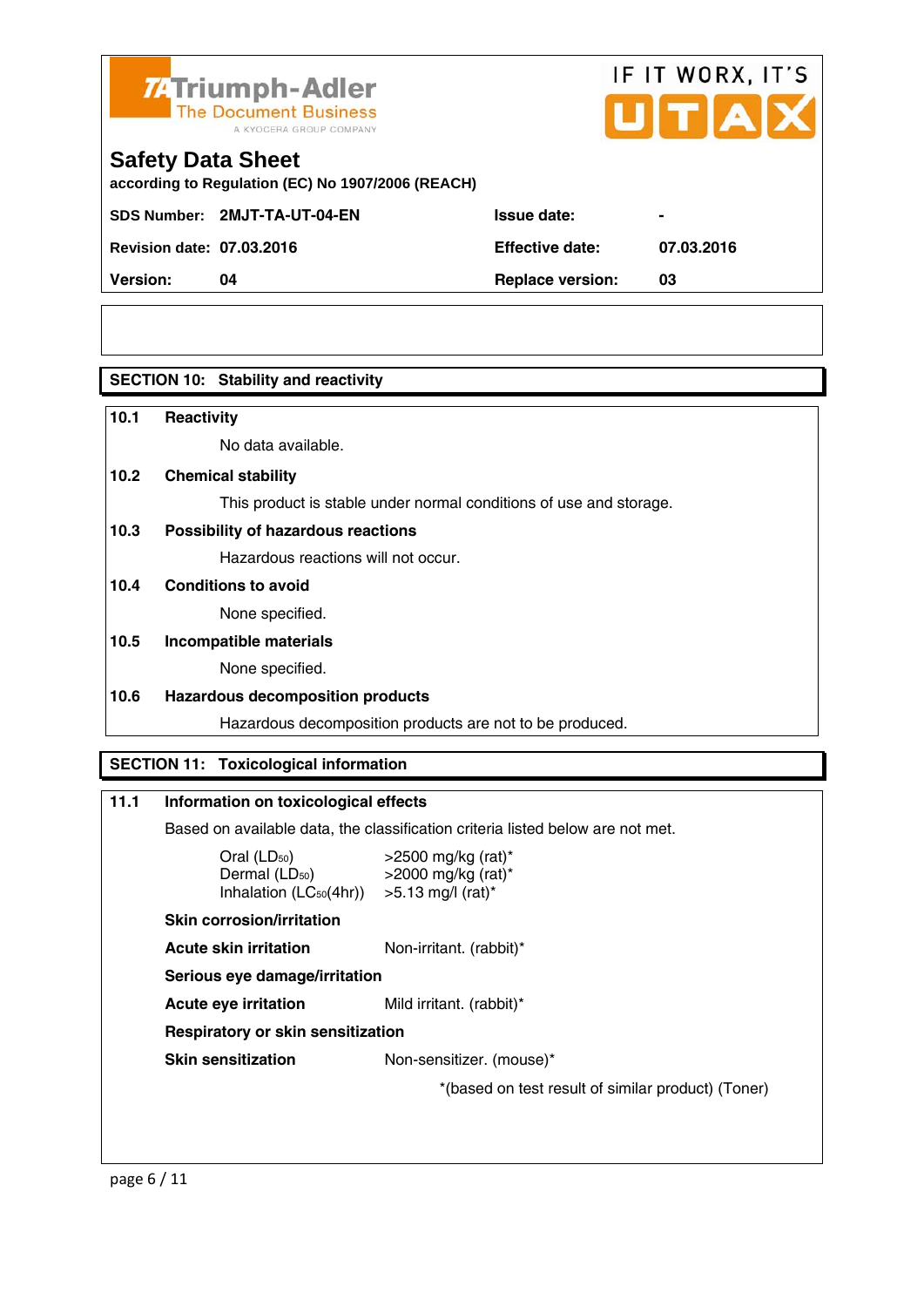

# IF IT WORX, IT'S Пітіа

## **Safety Data Sheet**

**according to Regulation (EC) No 1907/2006 (REACH)** 

|                                  | SDS Number: 2MJT-TA-UT-04-EN | <b>Issue date:</b>      | $\blacksquare$ |
|----------------------------------|------------------------------|-------------------------|----------------|
| <b>Revision date: 07.03.2016</b> |                              | Effective date:         | 07.03.2016     |
| <b>Version:</b>                  | 04                           | <b>Replace version:</b> | 03             |
|                                  |                              |                         |                |

#### **11.1 Germ cell mutagenicity** Ames test is negative. (Toner)

Information of Ingredients:

No mutagen according to MAK, TRGS905 und (EC) No 1272/2008 Annex VI.

#### **Carcinogenicity**

Information of Ingredients:

 No carcinogen or potential carcinogen (except Titanium dioxide) according to IARC, Japan Association on Industrial Health, ACGIH, EPA, OSHA, NTP, MAK, California Proposition 65, TRGS 905 und (EC) No 1272/2008 Annex VI.

 The IARC reevaluated Titanium dioxide as a Group 2B carcinogen (possibly carcinogenic to humans) as the result of inhalation exposure tests in rats. But, oral/skin tests does not show carcinogenicity (2). In the animal chronic inhalation studies for Titanium dioxide, the lung tumor was observed only in rats. It is estimated that this is attributed to the overload of rat´s lung clearance mechanism (overload phenomenon) (3). The inhalation of excessive Titanium dioxide does not occur in normal use of this product. Also, epidemiological studies to date have not revealed any evidence of the relation between occupational exposure to Titanium dioxide and respiratory tract diseases.

#### **Reproductive toxicity**

Information of Ingredients:

 No reproductive toxicant according to MAK, California Proposition 65, TRGS 905 und (EC) No 1272/2008 Annex VI.

| <b>STOT-single exposure</b>   | No data available. |
|-------------------------------|--------------------|
| <b>STOT-repeated exposure</b> | No data available. |

**Aspiration hazard** No data available.

#### **Chronic effects**

 In a study in rats by chronic inhalation exposure to a typical toner, a mild to moderate degree of lung fibrosis was observed in 92% of the rats in the high concentration (16 mg/m<sup>3</sup>) exposure group, and a minimal to mild degree of fibrosis was noted in 22% of the animal in the middle  $(4mg/m<sup>3</sup>)$  exposure group (1). But no pulmonary change was reported in the lowest (1mg/m³) exposure group, the most relevant level to potential human exposures.

**Other Information** No data available.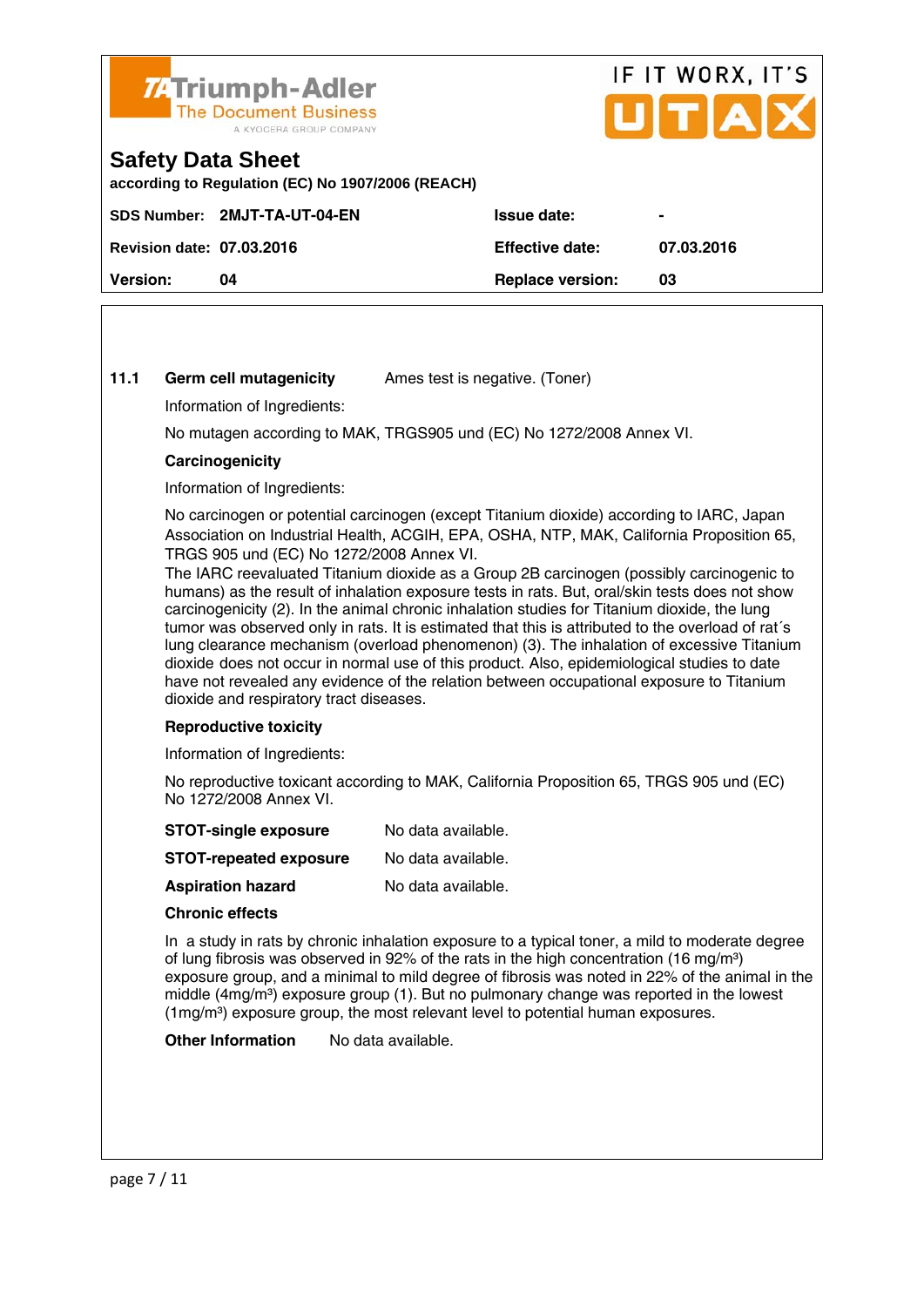

# IF IT WORX, IT'S

# **Safety Data Sheet**

**according to Regulation (EC) No 1907/2006 (REACH)** 

SDS Number: 2MJT-TA-UT-04-EN ISSue date:

**Revision date: 07.03.2016 Effective date: 07.03.2016** 

**Version: 04 Replace version: 03** 

#### **SECTION 12: Ecological information**

**12.1 Toxicity** 

No data available.

### **12.2 Persistence and degradability**

No data available.

**12.3 Bioaccumulative potential** 

No data available.

#### **12.4 Mobility in soil**

No data available.

#### **12.5 Results of PBT and vPvB assessment**

No data available.

#### **12.6 Other adverse effects**

No additional information available.

#### **SECTION 13: Disposal considerations**

#### **13.1 Waste treatment methods**

 Do not attempt to incinerate the toner container or unit and the waste toner yourself. Dangerous sparks may cause burn. Any disposal practice should be done under conditions which meet local, state and federal laws and regulations relating to waste (contact local or state environmental agency for specific rules).

#### **SECTION 14: Transport information**

# **14.1 UN-number**

None.

**14.2 UN Proper shipping name** 

None.

**14.3 Transport hazard class(es)**  None.

#### **14.4 Packing group**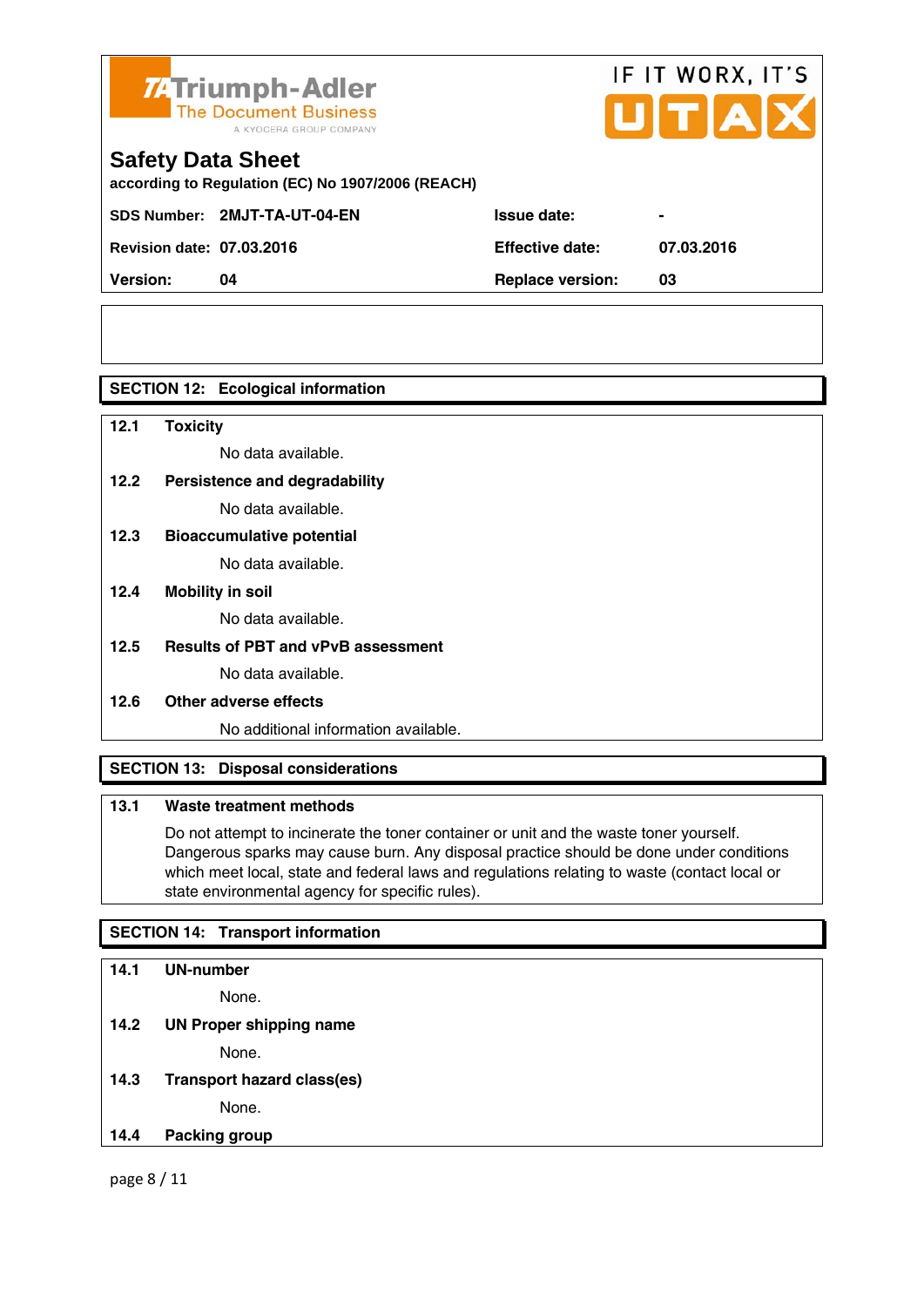

# IF IT WORX, IT'S

#### **Safety Data Sheet**

**according to Regulation (EC) No 1907/2006 (REACH)** 

SDS Number: 2MJT-TA-UT-04-EN ISSue date:

**Revision date: 07.03.2016 Effective date: 07.03.2016** 

**Version: 04 Replace version: 03** 

None.

#### **14.5 Environmental hazards**

None.

#### **14.6 Special precautions for user**

No additional information available.

**14.7 Transport in bulk according to Annex II of MARPOL 73/78 and the IBC Code**

Not applicable.

#### **SECTION 15: Regulatory information**

#### **15.1 Safety, health and environmental regulations/legislation specific for the substance or mixture**

#### **EU- regulations**

Regulation (EC) No 1005 / 2009 (on substances that deplete the ozone layer, Annex I and II): Not listed.

 Regulation (EC) No 850 / 2004 (on persistent organic pollutants, Annex I as amended): Not listed.

 Regulation (EC) No 689 / 2008 (concerning the export and import of dangerous chemicals, Annex I and V as amended): Not listed.

 Regulation (EC) No 1907 / 2006 REACH Annex XVII as amended (Restrictions on use): Not listed.

Regulation (EC) No 1907 / 2006 REACH Annex XIV as amended (Authorizations): Not listed.

#### **US-regulations**

All ingredients in this product comply with order under TSCA.

#### **Canada regulations**

 This product is not a WHMIS-controlled product, since we consider it as a manufactured article.

#### **15.2 Chemical Safety Assessment**

No data available.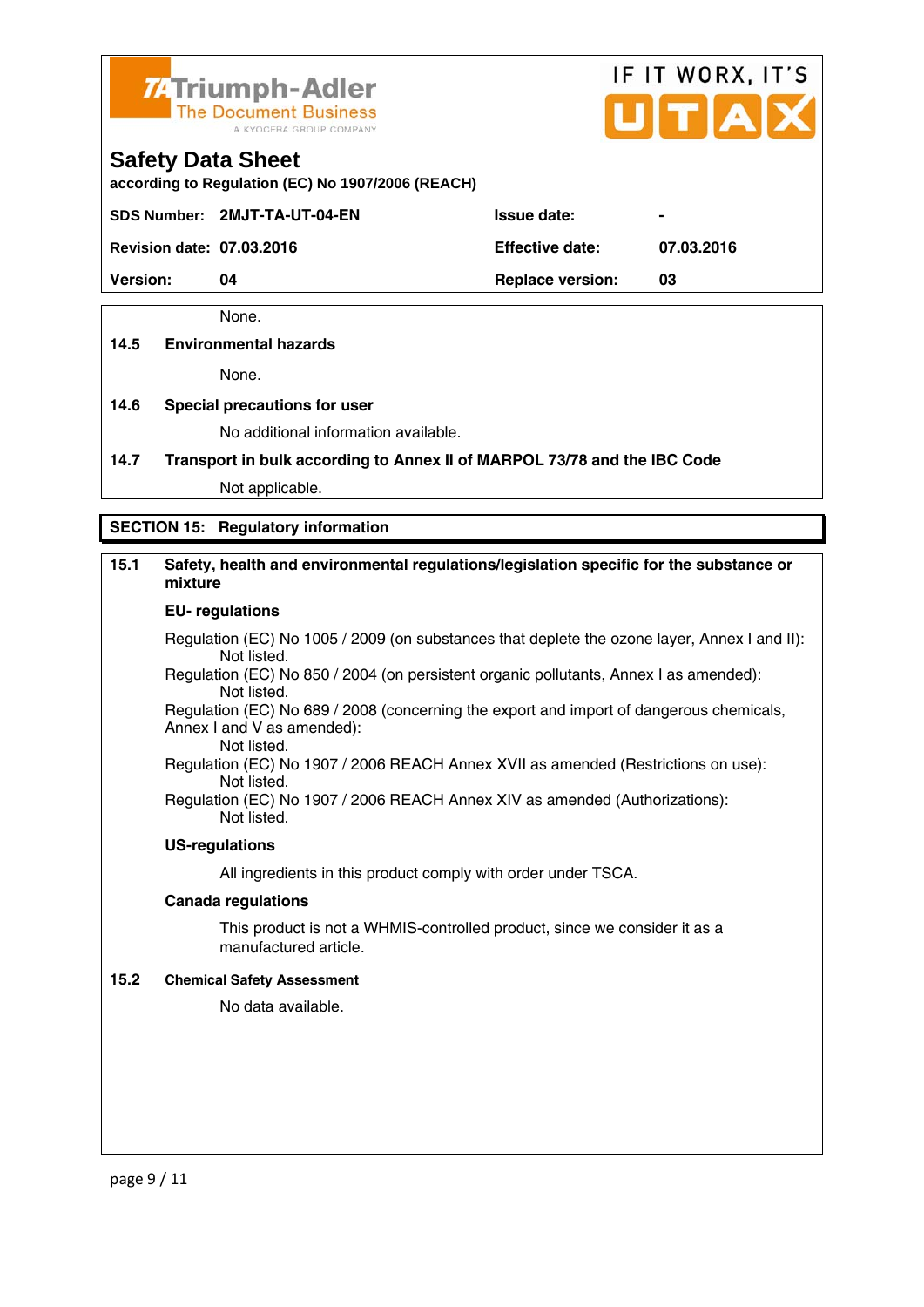

#### **SECTION 16: Other information**

 To the best of our knowledge, the information contained herein is accurate. However, we cannot assume any liability whatsoever for the accuracy or completeness of the information contained herein. The contents and format of this SDS are in accordance with Regulation (EC) No 1907/2006, Annex II as amended by Regulation (EU) No 453/2010 with respect to SDSs. Revision information: Format change

Full text of H statements under sections 3: Not applicable

#### **Abbreviations and acronyms**

| <b>ACGIH</b>                | American Conference of Governmental Industrial Hygienists (2010)                                                                        |
|-----------------------------|-----------------------------------------------------------------------------------------------------------------------------------------|
| <b>TLVs and BEIs</b><br>CAS | Threshold Limit Values for Chemical Substances and Physical Agents and Biological Exposure Indices<br><b>Chemical Abstracts Service</b> |
| <b>CLP</b><br><b>DFG</b>    | Regulation (EC) No 1272/2008 on classification, labelling and packaging of substances and mixtures<br>Deutsche Forschungsgemeinschaft   |
| <b>EPA</b>                  | Environmental Protection Agency (Integrated Risk Information System) (USA)                                                              |
| <b>IARC</b>                 | International Agency for Research on Cancer (IARC Monographs on the Evaluations of Carcinogenic Risks<br>to Humans)                     |
| <b>MAK</b>                  | Maximale Arbeitsplatzkonzentration der Deutschen Forschungsgesellschaft (2011)                                                          |
| <b>NTP</b>                  | National Toxicology Program (Report on Carcinogens) (USA)                                                                               |
| <b>OSHA</b>                 | Occupational Safety and Health Administration (29 CFR Part 1910 Subpart Z)                                                              |
| <b>PBT</b>                  | Persistent, Bioaccumulative and Toxic                                                                                                   |
| <b>PEL</b>                  | Permissible Exposure Limits                                                                                                             |
| <b>REACH</b>                | Regulation (EC) No 1907/2006 concerning the Registration, Evaluation, Authorization and Restriction of<br>Chemicals                     |
| Proposition 65              | California, Safe Drinking Water and Toxic Enforcement Act of 1986                                                                       |
| <b>TRGS 905</b>             | Technische Regeln für Gefahrstoffe (Deutschland)                                                                                        |
| <b>SVHC</b>                 | Substances of Very High Concern                                                                                                         |
| <b>TSCA</b>                 | Toxic Substances Control Act (USA)                                                                                                      |
| <b>TWA</b>                  | Time Weighted Average                                                                                                                   |
| <b>UN</b>                   | <b>United Nations</b>                                                                                                                   |
| vPvB                        | very Persistent and very Bioaccumulative                                                                                                |
| <b>WHMIS</b>                | Workplace Hazardous Materials Information System (Canada)                                                                               |
|                             | Key literature references and sources for data                                                                                          |
| (1)                         | Pulmonary Response to Toner upon Chronic Inhalation Exposure in Rats, H. Muhle et al., Fundamental and Applied                          |

 Toxicology 17.280-299 (1991) Lung Clearance and Retention of Toner, Utilizing a Tracer Technique, during Chronic Inhalation Exposure in Rats, B. Bellmann, Fundamental and Applied Toxicology 17.300-313 (1991) (2) IARC Monograph on the Evaluation of the Carcinogenic Risk of Chemicals to Humans, Vol. 93

(3) NIOSH CURRENT INTELLIGENCE BULLETIN "Evaluation of Health Hazard and Recommendation for Occupational Exposure to Titanium Dioxide DRAFT"